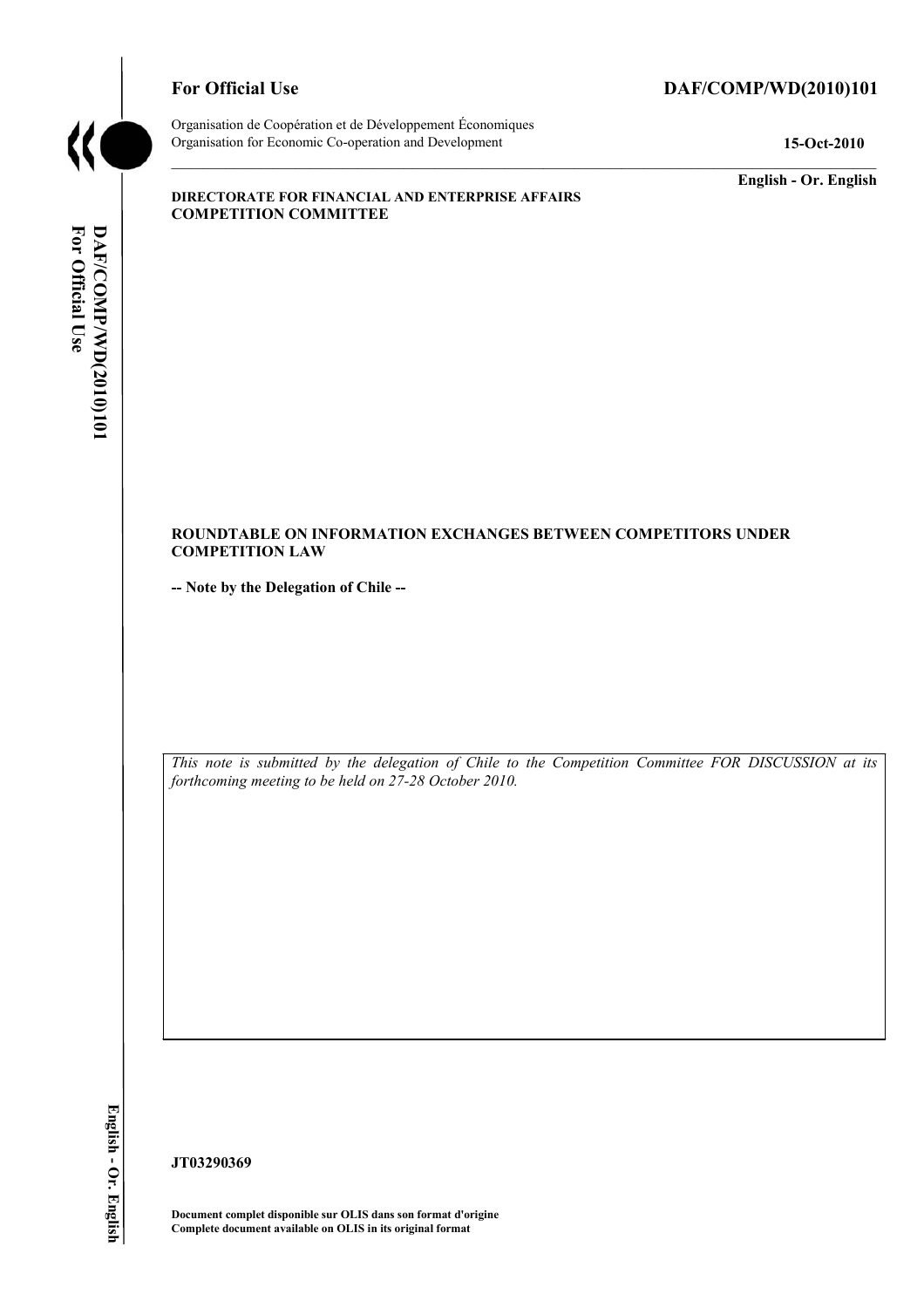### **ROUNDTABLE ON INFORMATION EXCHANGES BETWEEN COMPETITORS UNDER COMPETITION LAW**

-- Note by Chile<sup>1</sup> --

### **1. Background**

|<br>|<br>|

1. The concept of competitive markets requires strong assumptions, not easily observable in real life. Among others, transparency (understood as common knowledge about prices and costs, and symmetric information among market players), no entry barriers and low switching costs (or better still, no switching costs at all). Asymmetry of information is the key issue of information economics. Entry barriers and switching costs are dealt with by antitrust policy, but price transparency is not as clear as those other issues.

2. Market and price transparency are a common goal for consumer protection agencies and sector regulators (such as in the bank or financial industry) all over the world, grounded in the fact that easy access to information on prices and product characteristics is a *conditio sine qua non* for consumers to be able to compare and choose (comparison shopping), reducing search costs, and reaching effective decisions given their preferences. Of course, consumers also need to be able to deal with the complexity of such information, but there is no doubt that well informed, confident and effective consumers can play a key role in activating competition between undertakings. In addition, due to the fact that in a market economy prices are the right signal for allocating resources, price transparency could also benefit potential entrants in markets.

3. However, antitrust agencies must confront and asses price and market transparency with caution, because of the risks of anticompetitive practices they can give rise to. For instance, price and market transparency solves the "veil of ignorance" concerning the actions of rival undertakings, making conscious parallelism, concerted practices and collusion easier than otherwise. Such "negative impact is especially likely in markets already prone to anti-competitive coordination" and increasing "price transparency is unlikely to significantly increase the risk of anti-competitive co-ordination unless the affected markets are already particularly susceptible to such co-ordination" (OECD, 2001). Thus, balancing the pros and cons of price transparency is not an easy task. Antitrust agencies should carefully assess the characteristics of affected markets, how the suppliers acquire, use and react to price information and which are the benefits for buyers, in order to measure the impact of enhancing price transparency for the society as a whole.

4. The exchange of information among competitors is a different and more complex issue faced by antitrust authorities. Actually, there are multiples ways in which these information exchanges can take place: public announcements, information and data shared by trade associations, or sharing past transactions and future intentions or market positions directly among competitors. Even though information exchange could sometimes be pro-competitive -implying efficiency gains for society-, there are some situations where these information exchanges make firms aware of their competitors' market

 Note submitted by the FNE, Chile. The FNE is an independent government competition agency in charge of detecting, investigating and prosecuting competition law infringements, issuing technical reports and performing competition advocacy. Its enforcement actions are brought before the Competition Tribunal (Tribunal de Defensa de la Libre Competencia-TDLC) which has adjucative powers on competition matters. The FNE's website is available at www.fne.gob.cl.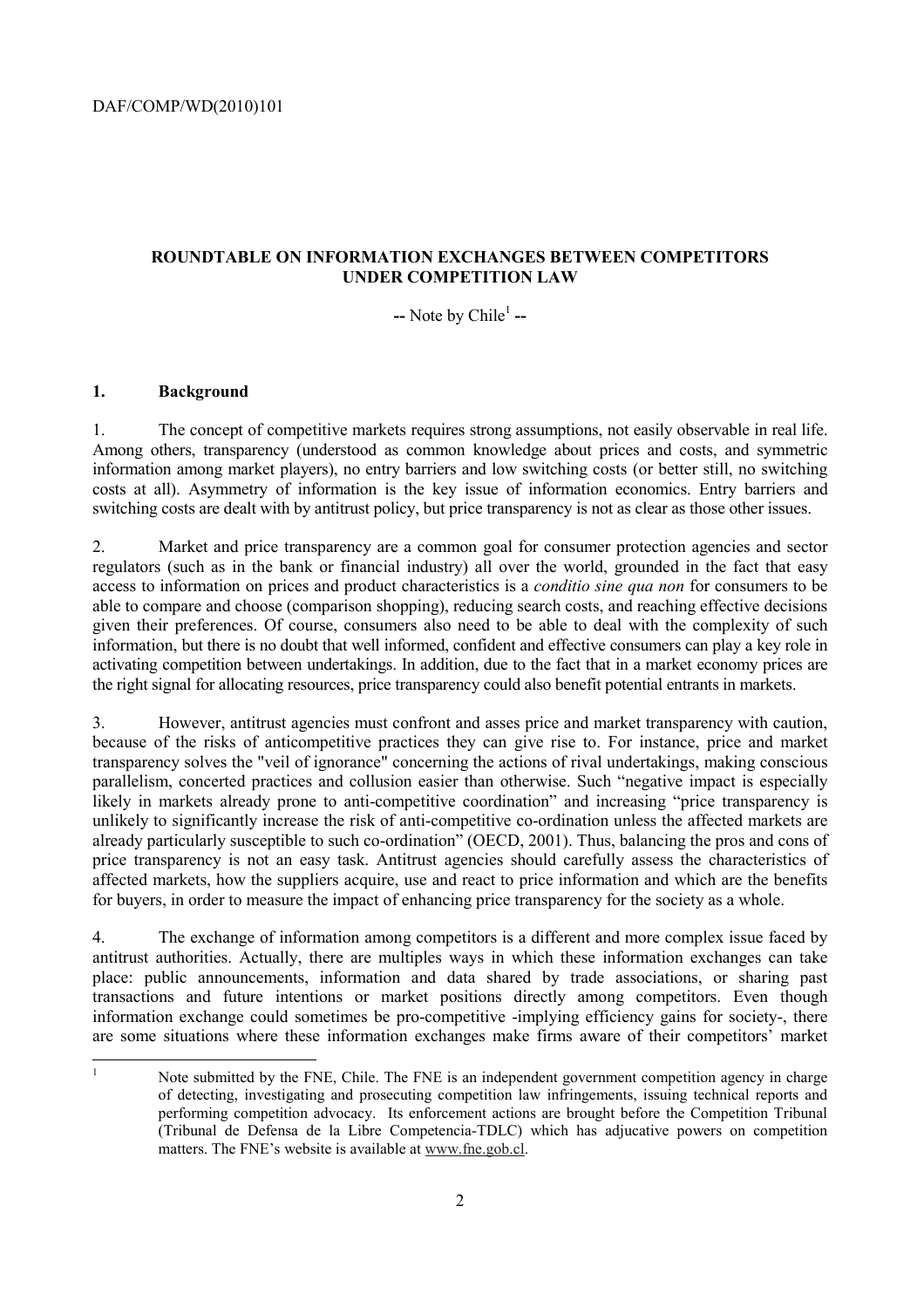strategies lessening rivalry among them, with possible restrictive effects on market competition. In fact, information exchanges have a strong potential for collusion, facilitating the implementation of a cartel by enabling undertakings to monitor the compliance of an agreement. According to the experience of competition authorities in Chile, the outcome of information exchange in the affected market depends on the nature of the information exchanged and on the characteristics of the industry in which it took place.

#### **2. The Chilean Competition System and the Competition Act**

5. The Chilean Competition Act was established by Decree Law No. 211 (DL No. 211) in 1973 and its subsequent amendments. Its first article establishes that the purpose of the law is "to promote and defend free competition in markets". It then spells out the institutional framework, the authority of the National Economic Prosecutor and the National Economic Prosecutor's Office (FNE) who represent the general interest, and the Competition Tribunal (Tribunal de Defensa de la Libre Competencia-TDLC). These institutions are in charge of investigating (FNE) and sanctioning (TDLC) anticompetitive conducts. In subsequent articles, DL No. 211 states that the anticompetitive illicit is "...any act, agreement or convention, either individually or collectively, which hinders, restricts or impedes free competition, or which tends to produce such effects…" in a broad sense (Article 3). The following sections of the Act illustrate anticompetitive behaviours, like collusive agreements between competitors and abuses of a dominant position.

6. The Chilean statute does not distinguish between anticompetitive conducts submitted to a per se illegal rule, and those analysed under a rule of reason. The Competition Act does not consider general procedures for defining markets, market share presumptions as indicators of dominance, thresholds for evaluating market concentration, references to entry barriers nor indicators of the scope of an efficiency defence. In this sense, the analyses by the TDLC has traditionally been performed on a case by case basis, which includes, among others, the definition of the relevant market and the identification of market power used or obtained in a wrongful way, or –in merger analysis- the assessment of the risks of abuses or coordination in the future market scenario. In this sense, and unless a previous order or injunction has been issued by the TDLC regarding a specific sector or industry, under the provisions of the Competition Act, it is hard to conceive the exchange of information among competitors as a per se restriction of competition. Hence, a conduct of this kind would be analyzed under its own merits and in the context of an investigation, with particular attention to the potential or actual effects that such exchange of information would have in the markets.

7. Regarding how the FNE approaches price and market transparency, its Guide for the Analysis of Horizontal Concentration Operations -which is an internal working tool, non binding for the TDLCexpressly refers to this issue as a criteria for describing and analysing the markets involved, particularly about the risks of coordination in markets affected by M&As. Among other criteria, the Guide states that the FNE will analyse the decline in the number of competitors and the risk of coordination among those which remain in the market, considering among others, the flow of information from existing competitors in the market, that would enhance mutual monitoring, which can be facilitated, for instance by the existence of trade associations or legal entities to which the competitors belong (especially those who own and/or manage inputs or essential infrastructure).

8. On the other hand, for investigating concerted practices or collusion, the FNE does not have an internal guideline or protocol but its analysis follow international guidelines and best practices recommended by the International Competition Network. Accordingly, price and market transparency as well as the exchange of information among competitors are considered, at the least, as facilitating practices for anticompetitive conducts, being carefully scrutinized by the case handlers in order to assess their implications.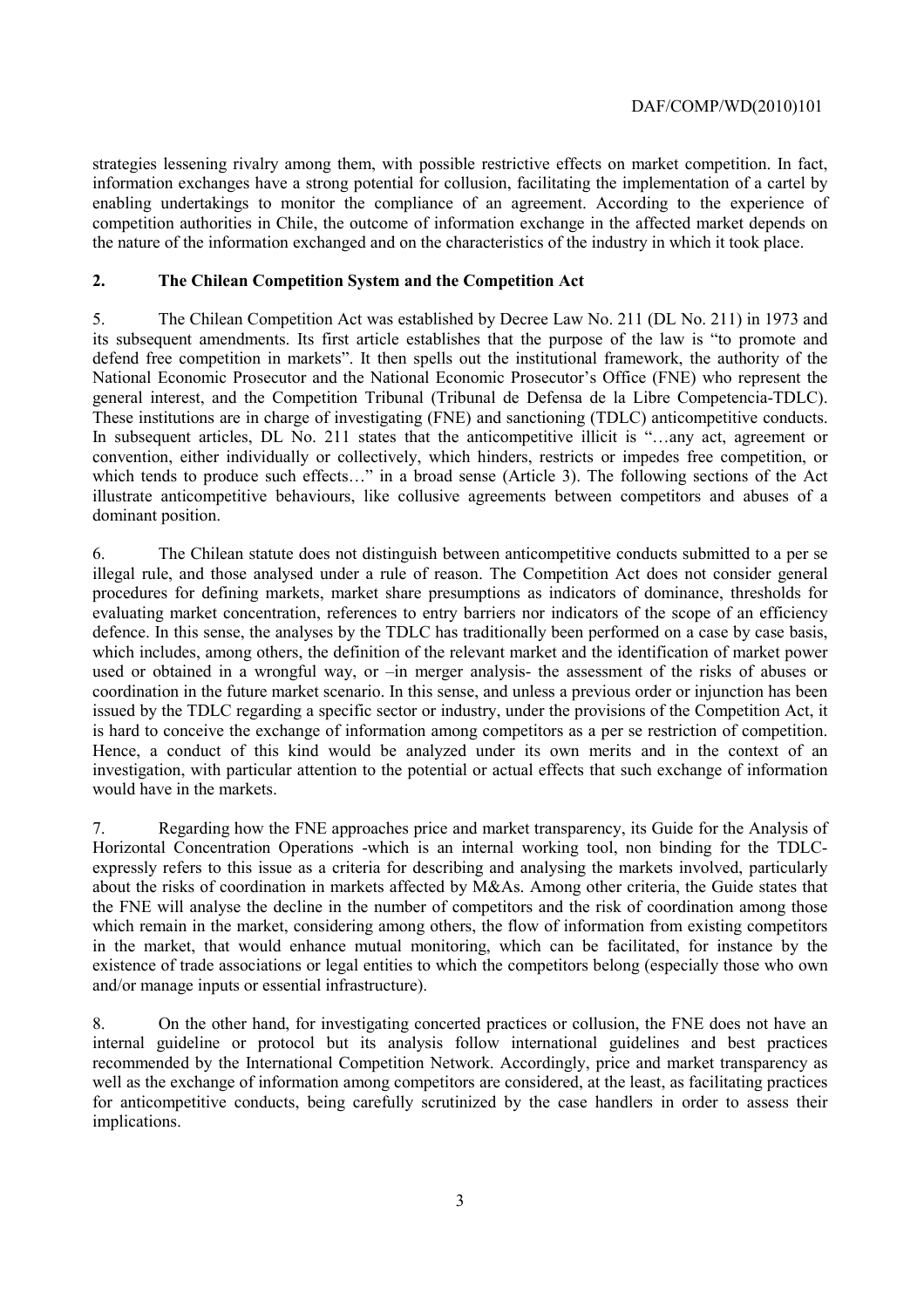### DAF/COMP/WD(2010)101

## **3. Experience of Chilean competition authorities regarding enhancing price transparency**

9. Although underlying the Chilean competition authorities' experience there is no unique approach towards cases where price or market transparency has been a key issue, there are cases where the balance has shifted toward the pro-competitive effects of enhancing transparency.

## *3.1 Cases where enhanced price transparency has been ordered*

10. **Cow raw milk producers**. Markets with value chains characterized by many intermediate stages between the primary producer and the final consumer can have competition concerns, particularly where there is an imbalance between buyer power and seller power in some stages of the chain. As in some other jurisdictions, in Chile the relation between cow raw milk producers and dairy processors has been a matter of investigation and decision by the competition authorities.

11. In 1997, the FNE began an investigation against six dairy processors (including a number of subsidiaries of multinational companies) and brought a case before the '*Comisión Resolutiva*<sup>2</sup>'. The processors were accused, either together or individually, of various infringements to the Competition Act, including abuse of their dominant position against suppliers (discriminatory pricing and refusal to deal -or purchase refusal) and colluding to determine market share, among others. In 2004, the TDLC issued a ruling<sup>3</sup> rejecting most of the grounds of the FNE's claim, due to lack of sufficient evidence of collusion (market share agreement) and of proof of a refusal to deal. However, the TDLC did find evidence to issue a holding on discriminatory pricing, imposing a fine to one of the accused processors. In addition, the TDLC detected an imbalance of power in the relationship between dairies and milk producers due to the lack of transparency in the market for the acquisition of raw milk, to the detriment of the producers. Accordingly, the TDLC's provision established general instructions for purchases -for instance, that trade conditions must be clear, transparent, objective, non discriminatory and precise, or that the trade terms cannot be changed ex post, or unilaterally, and should be in writing and known by both parties- but also defined precise mechanisms to ensure enhanced price transparency: "There shall be price lists detailing the parameters that compose it, in order to avoid arbitrary differences that affected the cow raw milk producers" or "Prices could not be grounded on historical quotient between winter and summer deliveries".

12. **Pharmaceutical industry**. In early 2000, the *Comision Preventiva Central* (CPC) opened a case concerned about the performance of the pharmaceutical market with respect to final customers, mainly due to the increasing development of big retail pharmacy chains (or 'pharma-retail'). The scale differences between 'pharma-retail' and the independent retail pharmacies (or traditional channel), and the subsequent asymmetric bargaining power between them with respect to their pharmaceutical suppliers, exposed the latter to severe risks, either being directly abused by laboratories' seller power–for instance, by means of a discriminatory pricing scheme-, or excluded by the 'pharma-retail' –for instance, through predatory pricing. To avoid these risks, the CPC issued general instructions<sup>4</sup> ordering pharmaceutical industry suppliers that sell products (drugs or other items) as wholesalers to retail pharmacies<sup>5</sup>, to disclose permanent information about their products and selling conditions (price lists and credit conditions). All of these providers must keep that information updated and publicly disclosed in their premises and on a website. The FNE was in charge of ensuring the compliance of this provision.

 $\overline{c}$ 2 The '*Comisión Resolutiva*' and the central and regional Consultative Commissions (the *Comisiones Preventivas*, central (CPC) and regional) were the former institutions in charge of deciding about competition issues according to the Chilean Competition Act, before the current Competition Tribunal (TDLC) was established in 2003.

<sup>3</sup> Ruling No. 7/2004. Spanish text available at: http://www.tdlc.cl/DocumentosMultiples/Sentencia\_07\_2004.pdf

<sup>4</sup> Resolution No. 634/2001, Resolution No. 638/2002 and Resolution No. 729 / 2004.

<sup>5</sup> The rules are directed to pharmaceutical production laboratories, pharmacies, warehouses, distribution centers and importers of pharmaceutical products.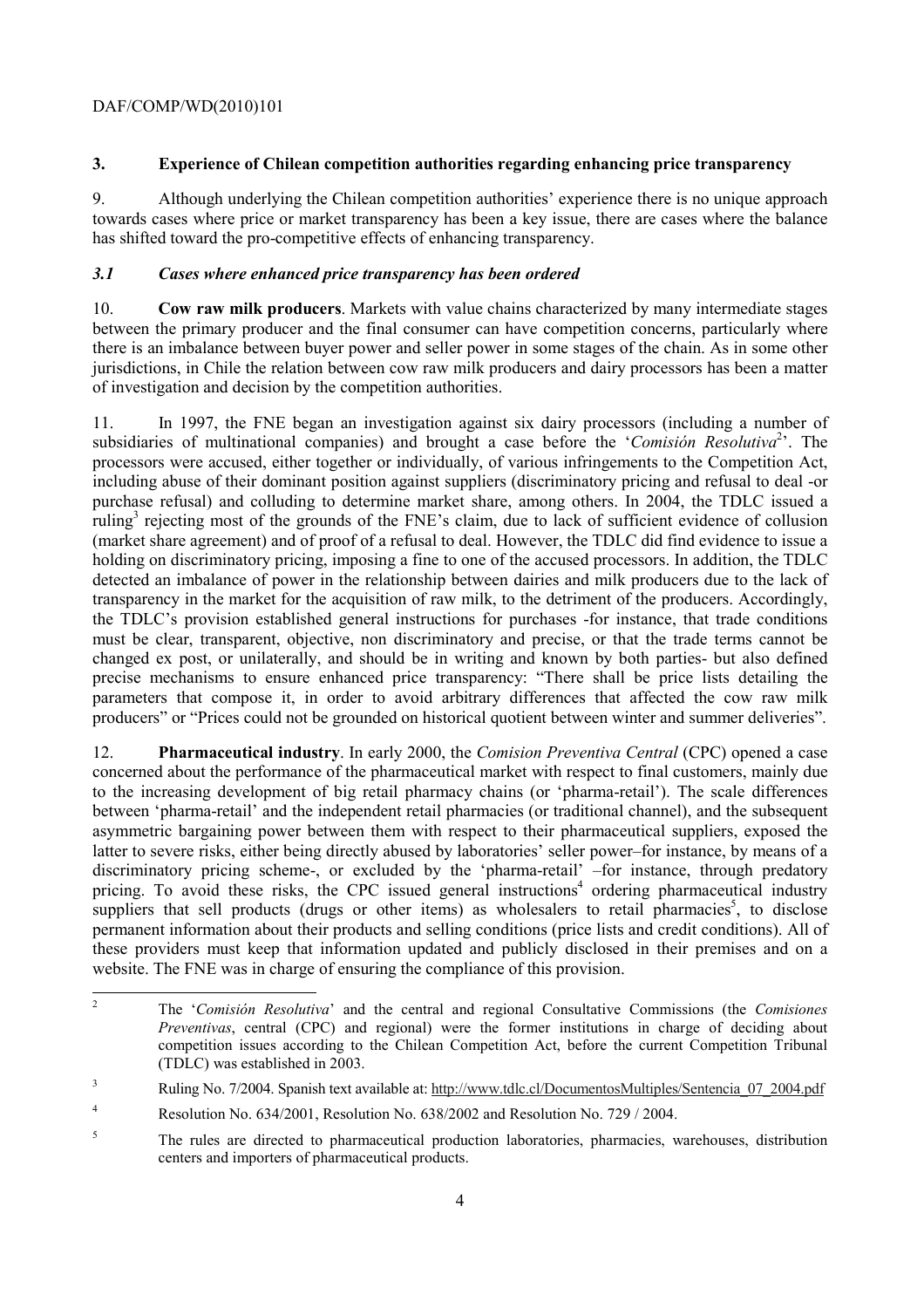13. In 2005, the FNE examined the compliance of these rules over a random sample of 17 pharmaceuticals. Based on its findings, the FNE brought a case before the TDLC, which after a due process sanctioned pharmaceutical companies with several fines for the violation of the general instructions<sup>6</sup>, a decision affirmed by the Supreme Court<sup>7</sup>.

14. After these events, in a non-adversarial procedure, pharmaceuticals requested before the TDLC the abrogation of the general instruction on transparency. The TDLC dismissed this petition while stating, among other considerations, that the goal of this general instruction was to enhance competition of pharmaceuticals sales to final consumers, and that was the reason why the publicity of prices and other commercial terms was required. Thus, more transparency was achieved and so was the possibility for small retail pharmacies to compete fairly with strong retail pharmacy chains was enhanced<sup>38</sup> (Decision No. 12, Ground 3). Thus, the transparency provisions are still enforceable, even though it is not fully economic efficiency-oriented but also fairness-oriented, protecting the traditional channel (mostly small and medium sized enterprises), as was previously identified in the 2004 OECD/IDB peer review.

15. Banking credit card-management: **FNE v/s Transbank**. Transbank is a facility owned by the Chilean banks since 1986, which operates a multi-sided platform where, on the one side, manages a network of more than 60 thousand affiliated merchants; and on the other side, administrates all banking credit cards issued in the country (Visa, Mastercard, Magna, American Express and Diners Club) as well as debit cards (same cards used to accessing the banking ATM network), with national and international coverage (Electron and Maestro). In addition, Transbank also manages '*Webpay'*, the Internet payment service, and supplies the acquiring and operating services for cards issued by some large retailers.

16. In this scenario, as a platform administrator for credit cards, during 2001 and 2002 Transbank was the sole supplier to the commercial stores accepting payment cards of computer facilities and operating terminals for its business. It was accused of an abuse of a dominant position by imposing a discriminatory pricing structure to card issuers and predatory and discriminatory prices to stores that accepted bank-issued cards. Although the case began in 2003 before the former 'Comisión Preventiva Central' (CPC) which issued the preliminary decision, it was not completely decided until 2005, when the TDLC issued its decision<sup>9</sup>. In its final ruling, the TDLC imposed Transbank a fine for its discriminatory conduct, also approving a partial settlement between the FNE and Transbank, which established a selfregulation scheme ('Plan de Autorregulación', PAR) to be periodically overseen by the FNE. The PAR scheme ensures that the charges made by Transbank to both the merchant side and affiliated card issuers are based on an objective pricing mechanism -linked to economic criteria such as volume of transactions, average ticket value and risk associated to each type of merchant- and has been applied onwards by the firm. The scheme for tariffs and charges is publicly available for customers on Tansbank's website<sup>10</sup>.

17. The agreement reached by the FNE and approved by the TDLC, enhanced price transparency and was an instrument aimed at preventing abusive tariffs charged by Transbank to both the merchant side and affiliated card issuer.

 $\frac{1}{6}$ TDLC Ruling No. 33/2005. Spanish text available at: www.tdlc.cl/DocumentosMultiples/Sentencia\_33\_2005.pdf

<sup>7</sup> Supreme Court, 18.05.2006, file 6359-2005.

<sup>8</sup> TDLC Decision N° 12/2006. Spanish text available at: http://www.tdlc.cl/DocumentosMultiples/Resolucion-12- 2006.pdf

<sup>9</sup> TDLC, Ruling No 29 /2005. Spanish text available at: www.tdlc.cl/DocumentosMultiples/Sentencia\_29\_2005.pdf

<sup>&</sup>lt;sup>10</sup> For instance,  $\frac{https://www.transbank_cl/bk_t2.asp}{https://www.transbank_cl/bk_t2.asp}$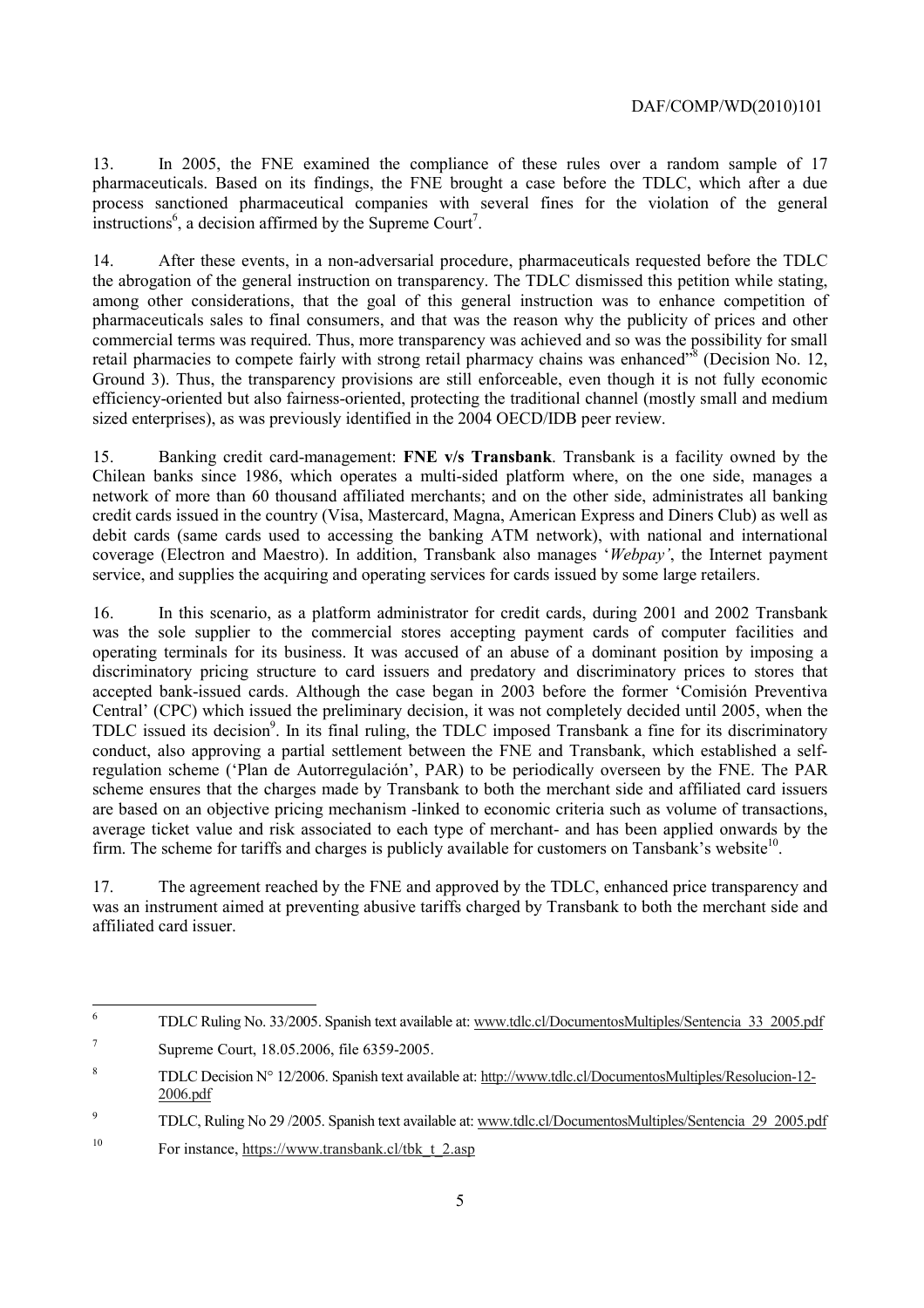### DAF/COMP/WD(2010)101

# *3.2 Cases where excessive transparency has been identified as a potential risk for competition*

18. There have also been cases where the TDLC has expressly recognized the risks of excessive transparency.

19. For instance, it stated that "...it is feasible to appreciate ... a number of factors that may be consistent with a collusive agreement: (a) the existence of a small number of competitors, (b) the frequent interaction between the undertakings, (c) a remarkable transparency of information about the competitors, and (d) the presence of entry barriers to market." (TDLC, Ruling No 57/2007, Gr. No. 69) in re FNE vs. Private Health Insurance Companies case<sup>11</sup>.

20. In this case, the FNE submitted charges against the major private health insurance companies (or ISAPREs), accusing them to collude for reducing the percentage of coverage of the benefits of their marketed health plans<sup>12</sup> harming their affiliated. Although the FNE's case did not succeed -because of insufficient evidence for satisfying the standard of proof of the existence of an agreement-, the TDLC endorsed the FNE's position that information flows regarding the companies' sales teams and periodical reports about the insurers and their insurance plans disclosed by the sector regulator, were an expeditious information channel leading to parallel conducts $^{13}$ .

### *3.3 Information exchanges between competitors*

21. As was stated in the first chapter, information exchanges among competitors could adopt several forms. In the following case review, we would like to highlight those differences revealed from recent cases prosecuted by the FNE.

22. **The AM Patagonia case**. In 2006, the FNE brought a case before the TDLC against AM Patagonia, which was a privately held corporation of specialists physicians formed in Punta Arenas, a southern region of Chile. This entity grouped 84 physicians who work in that region (from a total of 204). For some medical specialities, the physicians who were part of the corporation had a dominant position (or even a monopoly) in the relevant market. The case focused on a price agreement -unifying their tariffs by speciality and other conditions of medical benefits-, which was agreed upon as individual professionals during the corporation's shareholders meetings. In fact, since its constitution, the entity clearly stated that one of its goals would be to get enough countervailing power for bargaining about their tariffs with the private health insurance companies, negotiating as a block, with common prices based upon the "...excellent geographical position in which we are". All the evidence came from their meetings, acts and videos they recorded. The decision on this case was issued by the TDLC in  $2008<sup>14</sup>$ , fining the physicians for price agreement. However, in the judicial review, the Supreme Court reduced the fine adducing proportionally to the effects of the conduct in the market, and the short period during which the conduct was performed.

23. **The AGMital case**. In 2006, the FNE brought a case before the TDLC against AGMital, a local transport trade association. The alleged anticompetitive behaviour was a price agreement among the associates intended to exclude a non-associated entrant by charging a predatory tariff in the same route, besides threatening him. Members made shifts to put pressure on the entrant, so that they could share the

 $11$ 11 TDLC, Ruling No 57/2007. Spanish text available at: www.tdlc.cl/DocumentosMultiples/Sentencia\_57\_2007.pdf

<sup>&</sup>lt;sup>12</sup> It is mandatory for formal workers to contract a health insurance plan, given the Chilean social security scheme.

<sup>13</sup> TDLC Ruling 57/2007, Gr. 75.

<sup>14</sup> TDLC, Ruling No 74/2005. Spanish text available at: www.tdlc.cl/Portal.Base/Web/VerContenido.aspx? ID=1726&GUID=